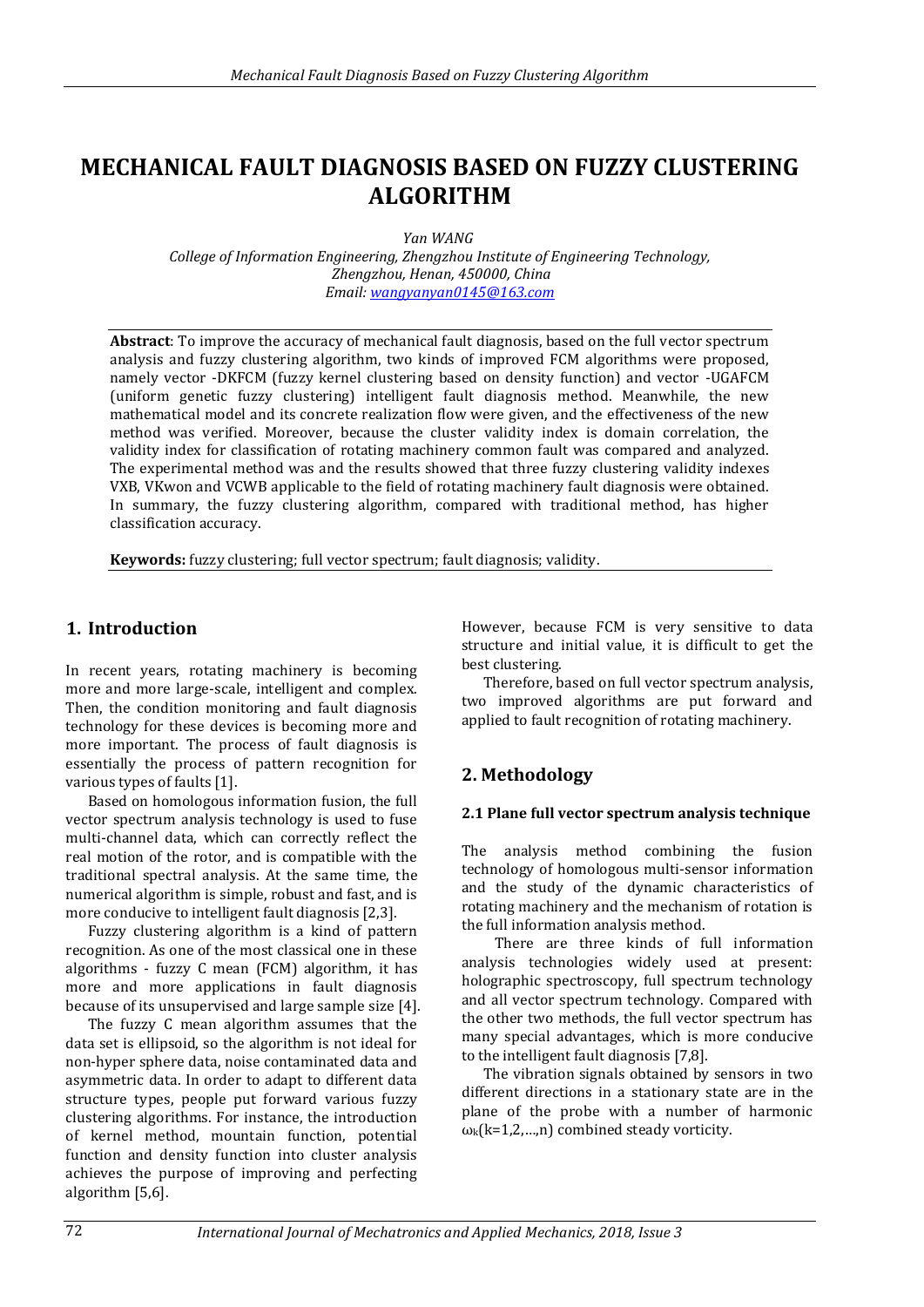For any harmonic k, we set:

$$
\begin{cases}\nx_{ck} = X_k \cos \phi_{x\overline{k}} \\
x_{sk} = X_k \sin \phi_{x\overline{k}} \\
y_{ck} = Y_k \cos \phi_{y\overline{k}} \\
y_{ck} = Y_k \sin \phi_{y\overline{k}}\n\end{cases}
$$
\n(1)

 $X_k$  and  $Y_k$  are the amplitude of signal measured by harmonic k in x and y directions;

 $\phi$ <sub>xk</sub> and  $\phi$ <sub>yk</sub> are the phase of signal measured by harmonic k in x and y directions. In engineering practice, both  $x_k$  and  $y_k$  are real numbers. The true motion relationship of the rotor node is shown in Figure 1.



*Figure 1 The actual motion at the rotor junctions*

The motion trajectory of the signal is ellipse under the harmonics, and Figure 2 is a schematic diagram of its motion trajectory. Full vector spectrum has the following definition: elliptic motion trajectory of rotating machinery under single harmonic, the semi major axis is the main vibration vector under harmonic set to RL, short semi axis is the assistant vibration vector under harmonic set to R<sub>S</sub>, the angle between the main vibration vector and the x axis is α and the phase angle of axis along the elliptic track is ф.



*Figure 2. Motion trajectory of harmonic signal*

In the kinematics, ellipse motion trajectory can be decomposed into two eccentric motions with the same frequency but the opposite motion direction. The relationship between the ellipse parameters and two eccentric parameters is shown below:

$$
\begin{cases}\nR_{LK} = X_{pk} + X_{rk} \\
R_{SK} = X_{pk} - X_{rk} \\
\phi_{ak} = \phi_{pk} \\
2\alpha_k = \phi_{pk} + \phi_{rk}\n\end{cases}
$$
\n(2)

When X<sub>pk</sub>>X<sub>rk</sub>, the synthesis trajectory under k harmonic and eccentric motion with X<sub>pk</sub> as the radius have the same motion direction. At this time, we call the rotor in a positive motion state; when  $X_{pk} < X_{rk}$ , the synthesis trajectory has the same motion direction as eccentric motion with  $X_{rk}$  as the radius; when  $X_{pk}=X_{rk}$ , the synthetic trajectory is a straight line. By (2), it can be seen that, for elliptic trajectory under any harmonic frequency, there are: the sum of two circle radius is the main vibration vector of the trajectory; the difference between two circle radius is the assistant vibration vector of the trajectory; the initial phase of elliptic trajectory is the same as that of positive precession circle; the initial phase of positive precession circle is equal to 2 times the angle between the trajectory and the axis.

On the flexible rotor test platform, the X and Y channels are sampled synchronously and periodically with eddy current sensors, and the vibration signals of X and Y channels under the condition of supporting looseness are collected. The rotor speed is 2870rpm, and the sampling frequency is 2048.5HZ. The X and Y channel signals are fused by full vector spectrum and their spectra are shown in Figure 3.



*Figure 3. Full vector spectrum fusions*

The traditional spectral analysis takes the single channel signal in the same section as the research object, which neglects the connection between the two channel signals, and does not guarantee the integrity of the information. As a result, it greatly affects the reliability and accuracy of the fault diagnosis. However, the full vector spectrum analysis makes up for this deficiency and fundamentally solves the problem [9]. From the full vector spectrum in Figure 3, we can see that the amplitude of its fundamental frequency is obviously larger than its characteristic frequency, and the fractional harmonic amplitude is also larger. Besides, the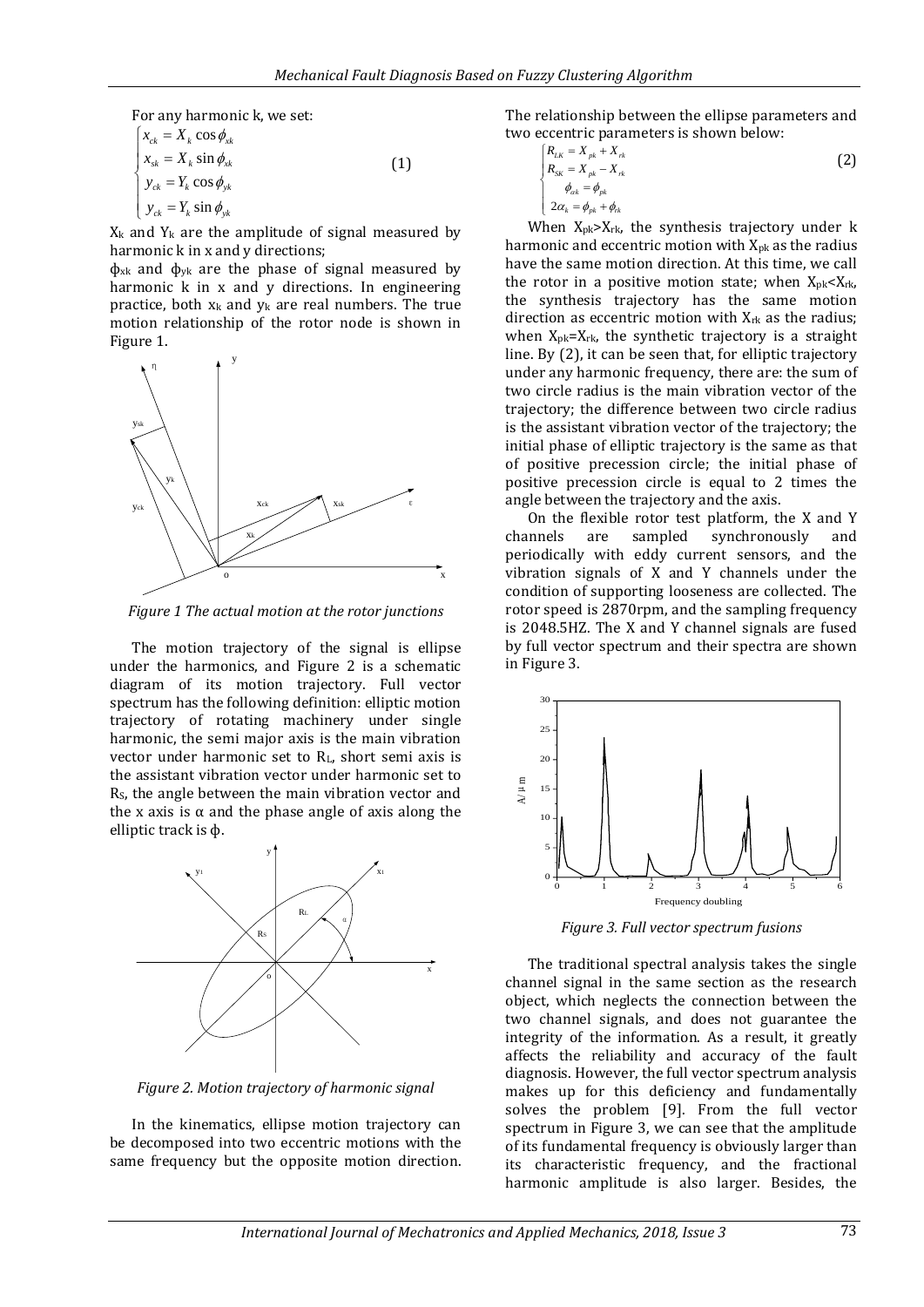frequency components are also more consistent with the characteristics of the supporting looseness, which makes it easier to make judgement. From the above analysis, we can see that the full vector spectrum analysis technology can ensure the integrity of information because of the integration of dual channel information. In consequence, it can reflect the fault characteristics more truly and comprehensively, which also improves the accuracy of fault diagnosis.

#### **2.2 Fuzzy clustering algorithm**

Many concepts in fault diagnosis are fuzzy, such as strong vibration and unstable vibration. Considering the difficulty and the real-time and intelligent requirements of the method in engineering practice, the most widely used field of fault diagnosis is fuzzy clustering method based on objective function [10].

Fuzzy C- means algorithm is the most popular kind of fuzzy clustering algorithm. In a given sample set X, the cluster number c and the weight m, we can

obtain the best fuzzy membership matrix and clustering prototype through repeated iteration. The specific steps are as follows: initialize and give the number of clusters c and weight m, the maximum number of iterations T, iterative stop threshold ε and clustering prototype  $V^{(0)}$ ; calculate or update the objective function; obtain or update the membership matrix U; update clustering prototype V; algorithm terminates and outputs membership matrix U and clustering prototype V.

The theory of pattern recognition points out that, for a low dimensional space, a linearly separable pattern can be linearly separable if it is mapped to high-dimensional feature space by some nonlinear. The functions that satisfy the Mercer theorem can be used as a kernel function. Kernel method is an effective way to solve linear inequalities. In addition, kernel-based clustering algorithm solves the problem that classical clustering algorithm is not suitable for many kinds of data [11,12]. If the Euclid distance is used in the high dimensional feature space, the fuzzy clustering objective function of the feature space is as follows:

$$
\left\{ J_{km} = \sum_{i=1}^{c} \sum_{k=1}^{n} \mu_{ik}^{m} \left\| \Phi \left( x_{k} \right) - \Phi \left( v_{i} \right) \right\|^{2} m \in [1, \infty) \right\}
$$
\n
$$
s_{i} U \in M_{fc}
$$
\n(3)

In the above formula,  $\Phi()$  suggests nonlinear mapping from the mode space to high dimensional feature space.  $\Phi$ (xk) refers to the image of sample  $x_k$ in the corresponding kernel space and  $\Phi$ (vi) represents the image of clustering prototype v<sup>i</sup> in corresponding kernel space.

No matter it is the classical FCM algorithm or the kernel function KFCM algorithm, they are ultimately reduced to the constrained optimization problem. Therefore, the same as most nonlinear optimization problems, the clustering result is affected by the initial value. The randomly given initial cluster prototype is the most commonly used method, but the result is that the probability for the clustering result to obtain the global optimal solution is small. In this paper, a relatively superior density function method is used to initialize the cluster prototype.

$$
D_k^{(i)} = D_k^{(i-1)} - D_i^* \frac{1}{1 + f_d ||x_k - x_i^*||^2} (i = 1, 2, \cdots, c-1)
$$
 (4)

c is a cluster number,  $D^*$ =max $\{D^{(i-1)}\}$ , k=1,2,...,n}, and the corresponding x\* <sup>i</sup> takes i-th cluster centre. The fuzzy kernel clustering algorithm introducing density function is based on KFCM algorithm. It uses c clustering prototype obtained by density function method to replace a set of clustering prototypes

obtained by random initialization. This can avoid the influence caused by the algorithm of random initialization clustering prototype, and improve the probability of obtaining a satisfactory solution to a certain extent.

Genetic algorithm (GA) with global search performance is combined with FCM to form a new algorithm - genetic algorithm fuzzy clustering method (GAFCM). The algorithm searches the approximate global optimal solution. On this basis, the solution is used as the initial clustering prototype of FCM, and the strong local search function of iterative algorithm is used to strive for the optimal solution. The mathematical model of the basic genetic algorithm is expressed as follows:

$$
SGA = (C, E, P_0, M, \Phi, \Gamma, \Psi, \Gamma) \tag{5}
$$

C suggests encoding method of individual; E indicates the fitness function;  $P_0$  means the initial population; M represents the population size;  $\Phi$  is a selection algorithm; Г denotes the crossover algorithm; ψ shows the variation algorithm; T refers to the calculation termination condition. The flow chart of the GA operation using the basic genetic operator is shown in Figure 4.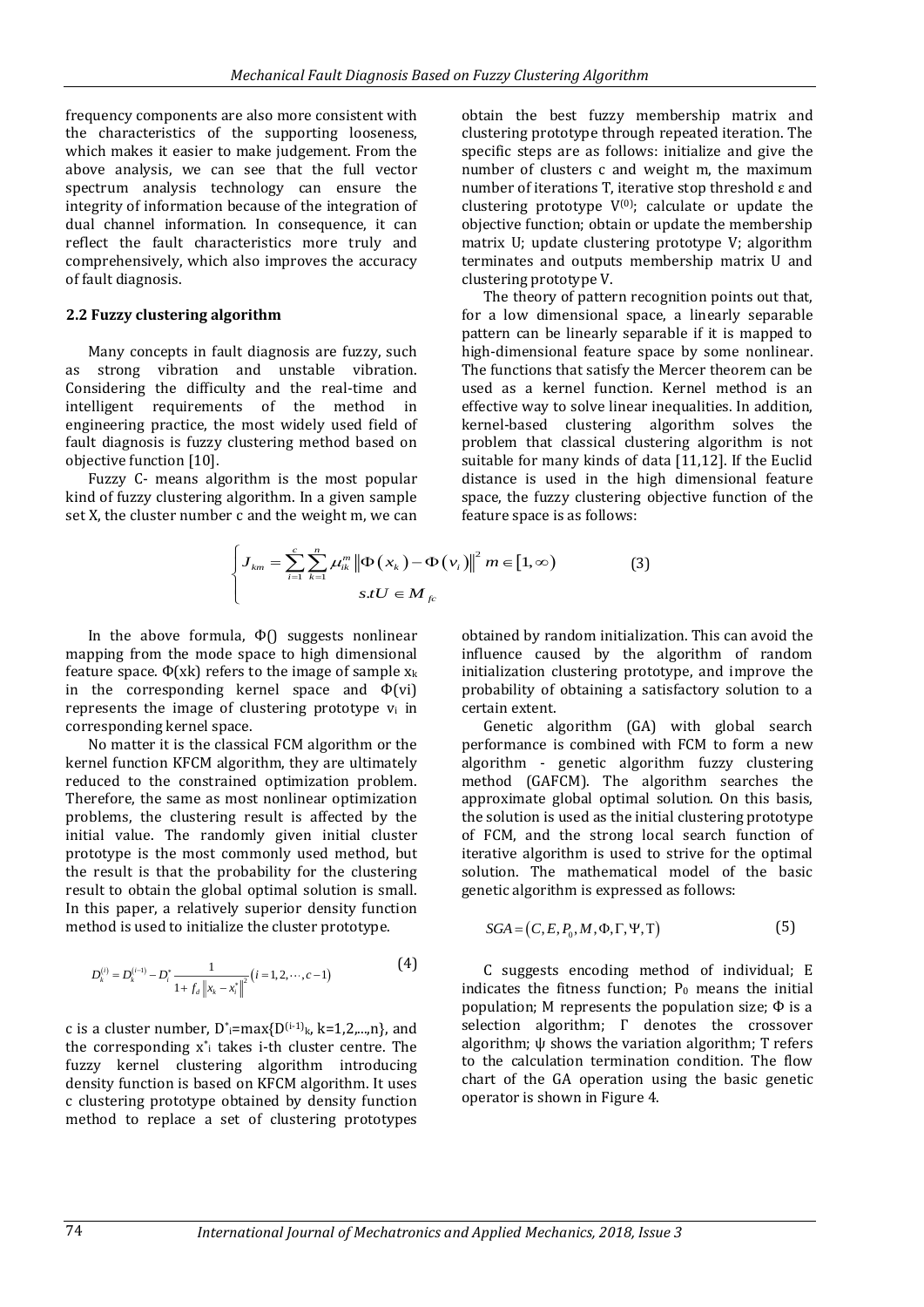

*Figure 4. Genetic algorithm flow chart*

There are three basic operators in genetic operator: selection, crossover and mutation operator. The following is the common features: the operations of operators on population are carried out under random perturbation; the operation effect is influenced by a variety of factors, such as

population size, operator operation probability, encoding scheme, initial population and fitness<br>function setting; operators' strategies are function setting; operators' strategies are determined with regard of specific problem solution. The three commonly used genetic operators are shown in Figure 5.



*Figure 5. Common genetic operators*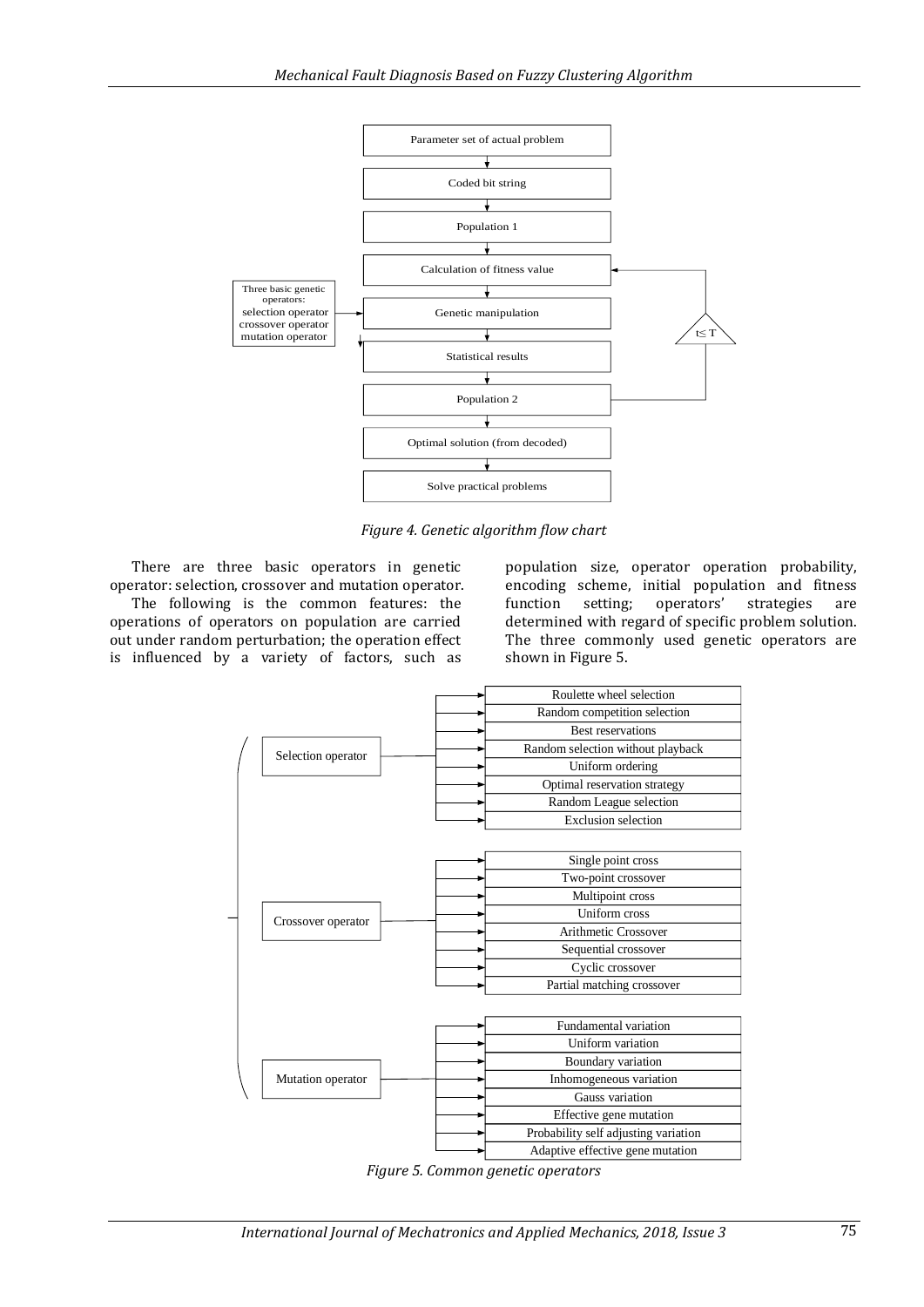Although the mutation operator in GA has a local search function, a large number of studies have shown that the local optimization function of GA is still poor. The GA algorithm good at global optimization and FCM good at local search are combined to form a new GAFCM algorithm. The advantages of them are used to obtain the optimal solution of search space. First of all, we use GA algorithm to get the approximate global optimal solution, and then use the optimal solution as the initial clustering centre of FCM algorithm. Finally, we use FCM algorithm for iterative search to get the optimal solution. The concrete steps are as follows.



*Figure 6. The steps of genetic fuzzy algorithm*

### **2.3 Clustering validity analysis**

As we all know, clustering analysis belongs to the category of unsupervised learning. There is no prior knowledge for the structure of data sets needed to be clustered. Therefore, no matter what method is used, the reasonableness of the results needs to be evaluated. At present, the validity of the clustering is measured by using the index of clustering validity function.

For clustering analysis based on objective functions, the clustering validity can usually be transformed into the problem of determining the best number of clustering c. The clustering validity function can be used to determine the optimal number of clusters through the iterative process shown in Figure 7. Generally speaking, clustering validity can be measured from two angles: one is the inner class compactness, that is, the pattern in the same class has high similarity; the other is the inter class separation degree, that is, the patterns in different classes are different as far as possible. The existing clustering validity functions can be roughly divided into three categories: fuzzy partition based on data set, partition based on data set structure and statistical information based on +data set.



*Figure 7. Determine the best cluster number flow chart*

The effectiveness index commonly used in fuzzy clustering is shown in Table 1, where c is the number of clusters, U is the membership matrix, V is the cluster centre, n is the sample number, and m is the fuzzy control index.

|  |  |  | Table 1 Fuzzy clustering validity index |  |  |
|--|--|--|-----------------------------------------|--|--|
|--|--|--|-----------------------------------------|--|--|

| Nr. | Indexes                                            |
|-----|----------------------------------------------------|
| 1   | Partition coefficient (V <sub>PC</sub> )           |
| 2   | Partition entropy (V <sub>PE</sub> )               |
| 3   | Improved partition coefficient (V <sub>MPC</sub> ) |
| 4   | Xie-Beni effectiveness index (V <sub>XB</sub> )    |
| 5   | S.H.Know effectiveness index (V <sub>Kwon</sub> )  |
| 6   | V <sub>FS</sub> index (V <sub>FS</sub> )           |
| 7   | A.M.Bensaid effectiveness index                    |
|     | (V <sub>bsand</sub> )                              |
| 8   | V <sub>CWB</sub> index (V <sub>CWB</sub> )         |
| 9   | V <sub>wsj</sub> index (V <sub>wsj</sub> )         |
| 10  | $V_{\text{COS}}$ index ( $V_{\text{COS}}$ )        |

Although the indexes V<sub>XB</sub>, V<sub>Kwon</sub>, V<sub>FS</sub>, V<sub>bsand</sub>, V<sub>CWB</sub> and V<sub>WSJ</sub> are different in form, they all contain compactness index and separation index, while the combination of them is different. The  $V_{COS}$  index adds the degree of overlap based on this. The above indexes are widely used in engineering practice.

### **3. Results and discussion**

### **3.1 Application of full vector - fuzzy kernel clustering in fault diagnosis of rotating machinery**

Fault feature extraction is done by full vector spectrum analysis and initial clustering prototype is obtained by density function method. Fuzzy classifier is built based on kernel function to form fault classifier, and a new fault diagnosis method based on full vector - fuzzy kernel clustering is formed. In view of the advantages of the full vector spectrum, density function method and fuzzy kernel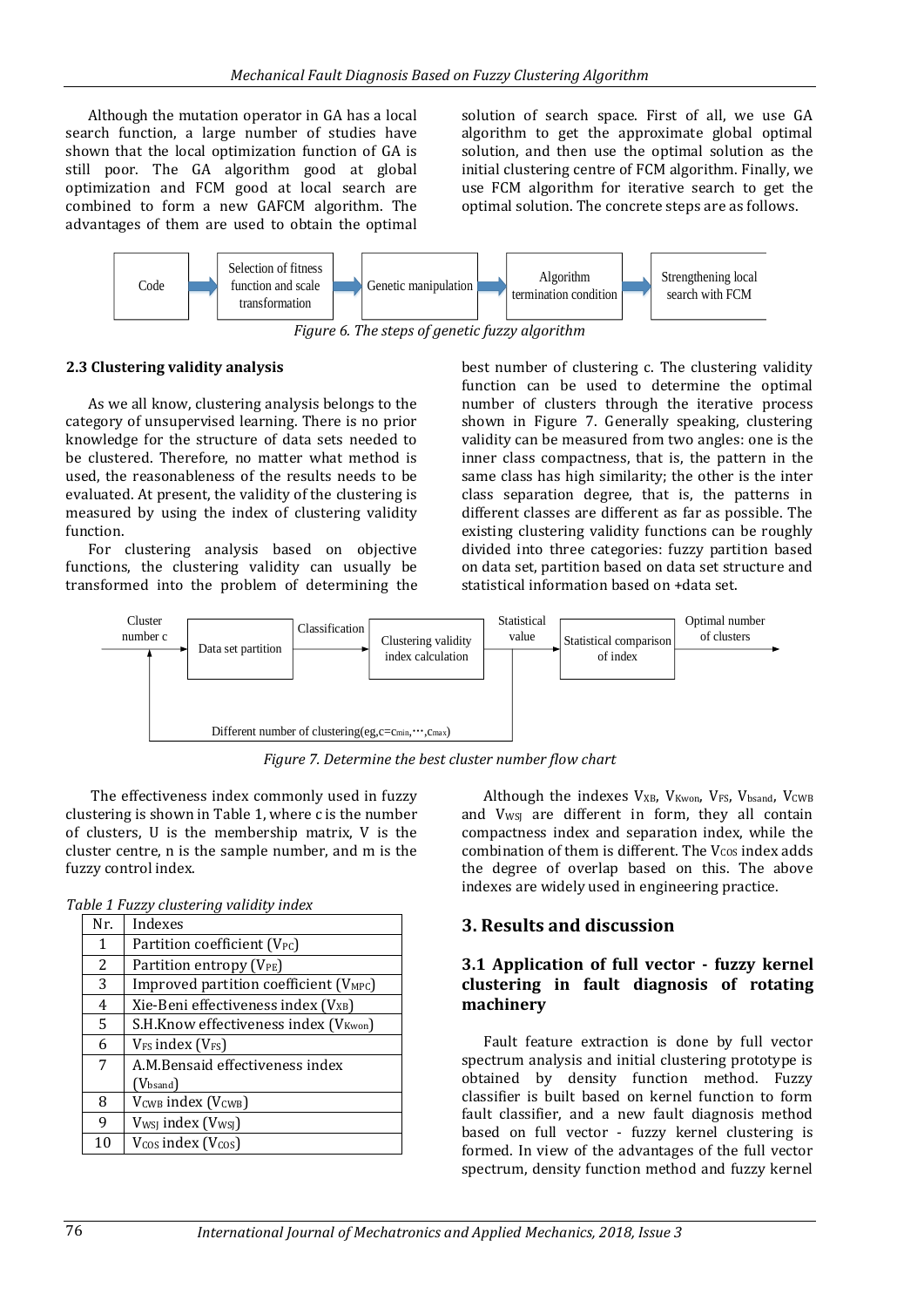clustering method, it is expected to get good application in the field of mechanical fault diagnosis.

They are combined and applied to the fault identification of the rotating machinery. The concrete steps are as follows and the diagnostic flow chart is shown in Figure 8.



*Figure 8. Diagnostic flowchart*

For the feature extraction of signals, the amplitude of c, y channels and the main vibration vectors in 9 bands of 0.01f~0.39f, 0.40f~0.49f, 0.50f, 0.51f~0.99f, 1.0f, 2.0f, 3.0f, 4.0f and 5.0f are extracted as the feature vectors of samples, respectively.

The newly proposed method is tested.

The kernel function used in DKFCM algorithm is commonly used radial basis function in engineering. The nuclear parameter  $\sigma^2$  is 1.7, and the test results are shown in Figure 9 and Figure 10.



*Figure 9. Comparison of correct rate of fault recognition*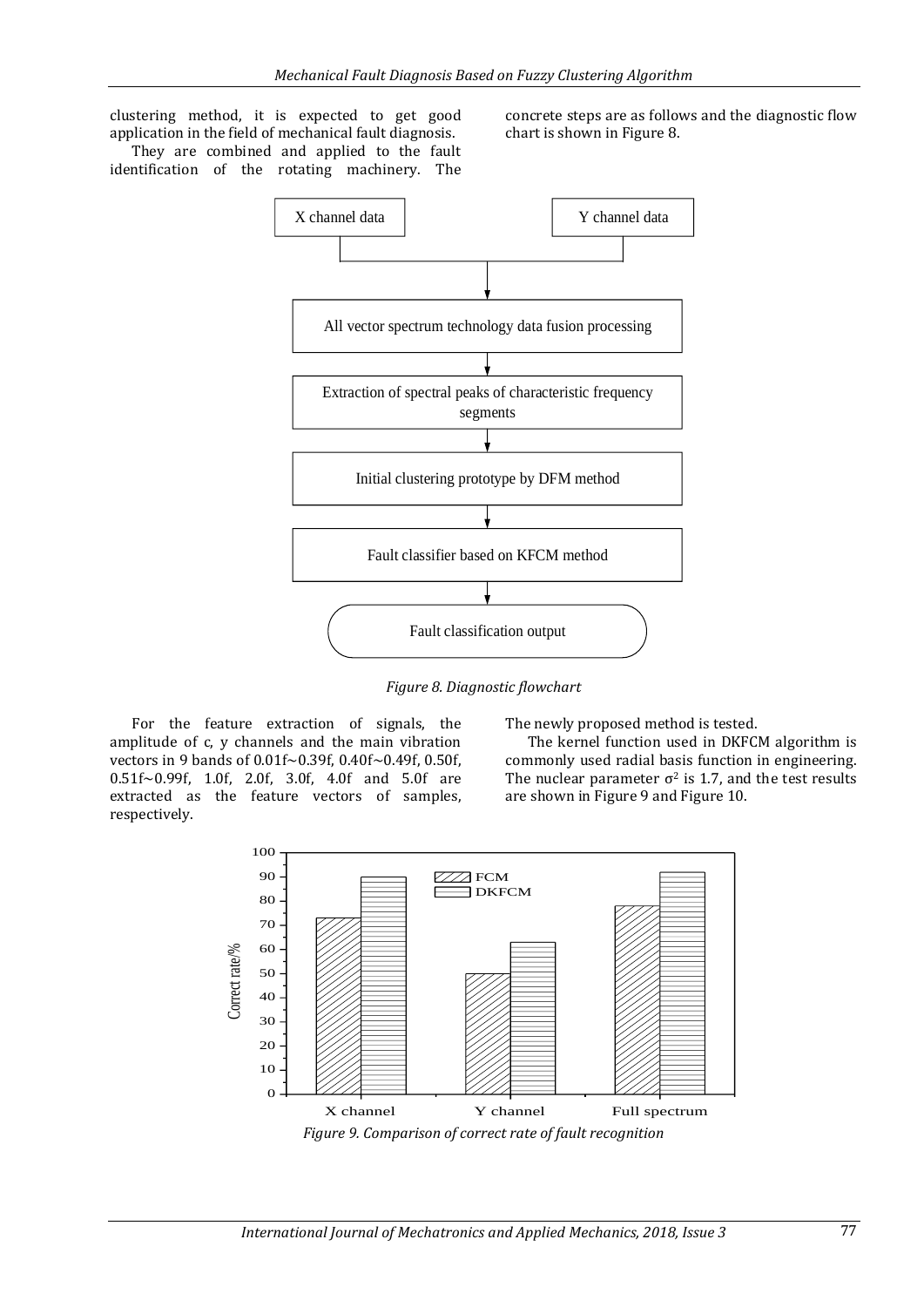

From the fault recognition results in graph, we can draw the following conclusions: both the classical FCM algorithm and a new DKFCM algorithm, the correct rate of classification based on X channel signal for feature extraction and classification based on Y channel signal for feature extraction (single channel signal feature extraction) is lower than that of the classification based on full vector spectrum analysis for feature extraction. No matter what way (single channel or the way based on full vector spectrum) of feature extraction is adopted, the correct rate of classification of the new DKFCM algorithm is higher than that of the classical FCM algorithm. The number of iterations based on the new DKFCM algorithm is less than that based on the classical FCM classification.

The final function of pattern recognition in fault diagnosis is to predict the unknown fault. Therefore, in order to further verify the engineering application of the newly proposed DKFCM algorithm, the algorithm is used to classify the fault category for samples to be tested. The steps of full vector - DKFCM method applied to fault prediction are as follows [13]: apply the full vector spectrum technology for the feature extraction of typical fault samples and predicted samples; adopt DKFCM method clustering for typical fault samples and obtain the clustering centre; place the clustering centre obtained and the predicted samples for clustering, get the membership matrix of each sample, and judge the category of predicted samples according to the maximum membership principle.

10 samples in four working conditions that can be correctly classified are taken as training samples and training models. 4 predicted samples are taken as follows: the sample 1 is the support loosening fault; the sample 2 is the rubbing fault; the sample 3 is the normal state; the sample 4 is the unbalanced fault. The clustering centre and the sample to be measured are used as the input samples of the KFCM algorithm to cluster again. The fuzzy membership matrix is obtained as shown in Table 2.

|                       |        |        |        |          |          | Table 2 Fuzzy membersnip matri |          |
|-----------------------|--------|--------|--------|----------|----------|--------------------------------|----------|
| $Out-off-$<br>balance | Rub    | Loose  | Normal | Sample 1 | Sample 2 | Sample 3                       | Sample 4 |
| 0.0002                | 0.0002 | 0.8961 | 0.0000 | 0.9336   | 0.0001   | 0.0000                         | 0.0002   |
| 0.0006                | 0.9993 | 0.0359 | 0.0000 | 0.0225   | 0.9991   | 0.0000                         | 0.0005   |
| 0.0004                | 0.0005 | 0.0420 | 1.0000 | 0.0266   | 0.0006   | 0.9998                         | 0.0004   |
| 0.9986                | 0.0001 | 0.0260 | 0.0000 | 0.0170   | 0.0001   | 0.0000                         | 0.9988   |

*Table 2 Fuzzy membership matrix*

According to the maximum membership degree principle, it is clear from Table 2 that the four prediction samples have obtained the correct classification results. This further validates the effectiveness of new method.

### **3.2 Full vector - uniform genetic fuzzy clustering fault diagnosis method**

Uniform design is an application of the method of number theory, which belongs to the category of "pseudo Mon Castro method". The method is based on orthogonal design, but it abandons the requirement of "neat and comparable". It only requires the "uniform dispersion" of test points, which largely reduces the number of trials. The way to achieve uniform design is to use a set of carefully designed tables, including the design table and the corresponding use table. It is introduced into the algorithm, and the genetic fuzzy clustering algorithm is optimized by the uniform design method. The UGAFCM algorithm is shown in Figure 11.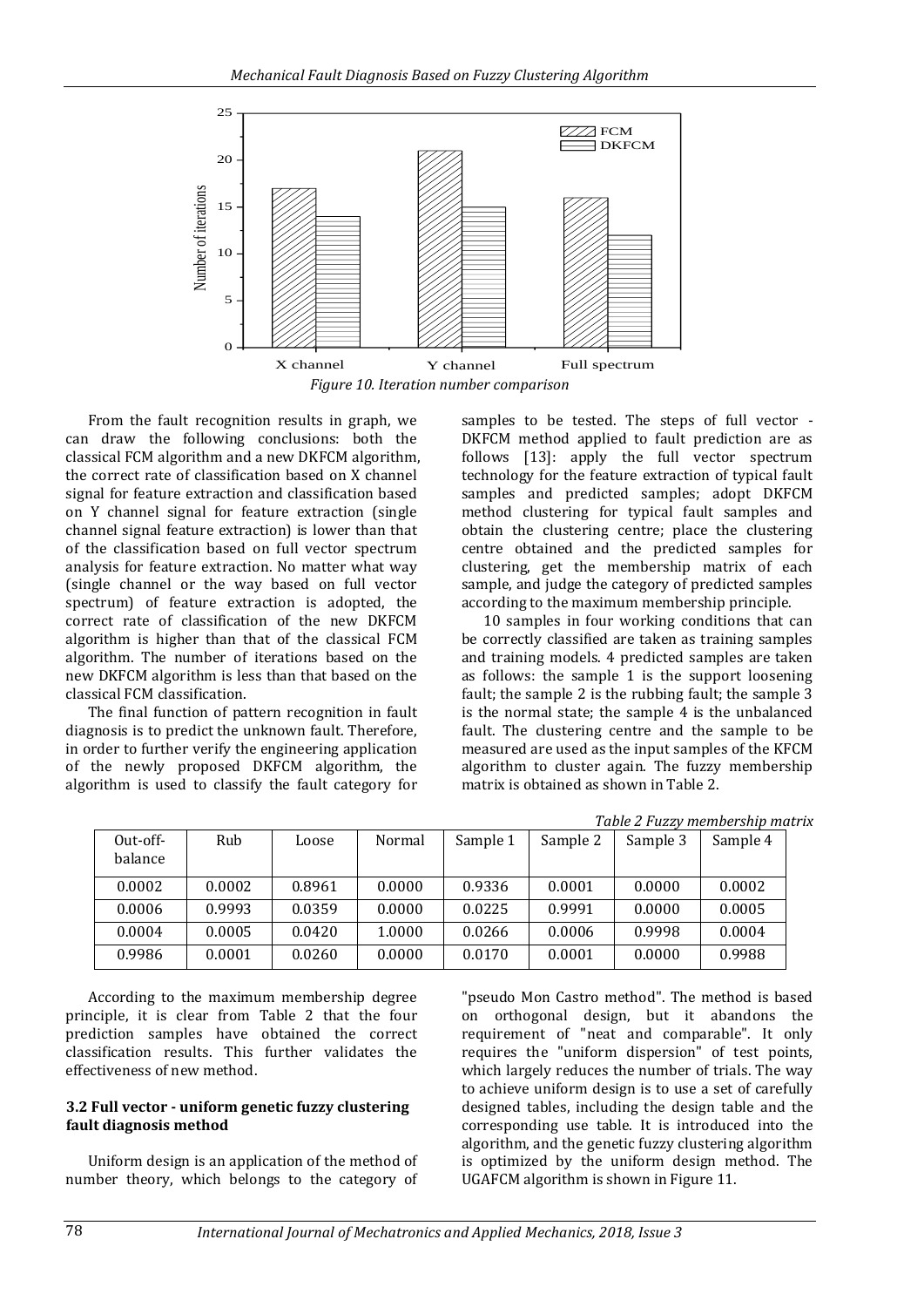

*Figure 11. UGAFCM algorithm flowchart*

The flow chart of full vector uniform genetic fuzzy clustering method for fault diagnosis is shown in Figure 12. The steps are as follows: use the full vector spectrum method as feature extraction tool; apply UGAFCM algorithm to establish fault classifier;

recognize fault, pass feature vector of samples to be identified from fault classifier, obtain the fuzzy membership matrix according to samples to be identified and judge the fault category of samples based on the maximum membership principle.



*Figure 12. Flow chart of fault diagnosis for full vector -UGAFCM method*

3 typical faults commonly seen in the rotor system of Bently flexible rotor test rig are: imbalance, rubbing and support loosening. 25 sets of data are collected synchronously to X and Y two channels in 3 fault states and normal conditions. The sampling frequency is 2048.5HZ, the motor speed is 2400rpm,

the population size of the GAFCM algorithm is M =140, the cross probability Pc=0.88, and the fuzzy control index is  $m = 1.89$  [14]. In order to verify the effectiveness of the new method, the new method is compared with the traditional method, and the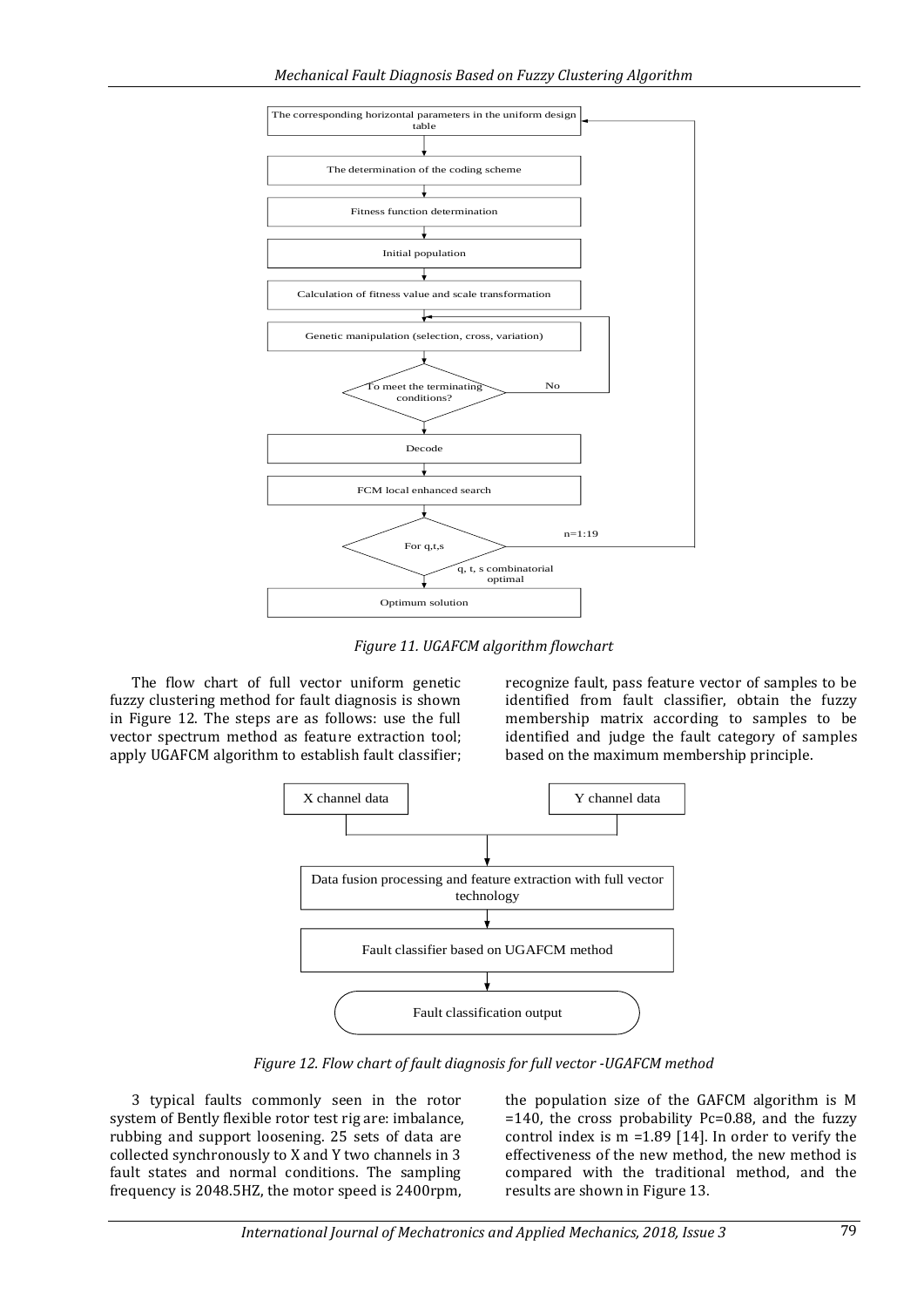

*Figure 13. Comparison of fault identification results*

It can be seen from the figure that, whether it is the traditional FCM algorithm or the new UGAFCM algorithm, the fault classification correct rate based on x or y channel signal is lower than that of the full vector spectrum accuracy for feature extraction. Whether it is the feature extraction based on x channel and Y channel or full vector spectrum, the classification correct rate of new UGAFCM algorithm is significantly higher than that of the traditional FCM algorithm.

#### **3.3 Fuzzy clustering validity evaluation**

DKFCM method and UGAFCM method are used to verify the validity of clustering effectiveness function in the field of rotating machinery fault diagnosis. The DKFCM method and the GAFCM method are used to test the validity of the three indicators. The best number of clusters is known to be 4. The experimental results are shown in Figure 14, Figure 15 and Figure 16.



*Figure 14 The effectiveness of VXB index*



*Figure 15 The effectiveness of VKwon index*



*Figure 16 The effectiveness of VCWB index*

It can be seen from the figure that, no matter it is classified by using DKFCM algorithm or GAFCM algorithm, the number of clustering of three indexes V<sub>XB</sub>, V<sub>Kwon</sub> and V<sub>CWB</sub> in the best classification is 4.

For two different kinds of clustering algorithms, the change trend of clustering validity index is almost the same.